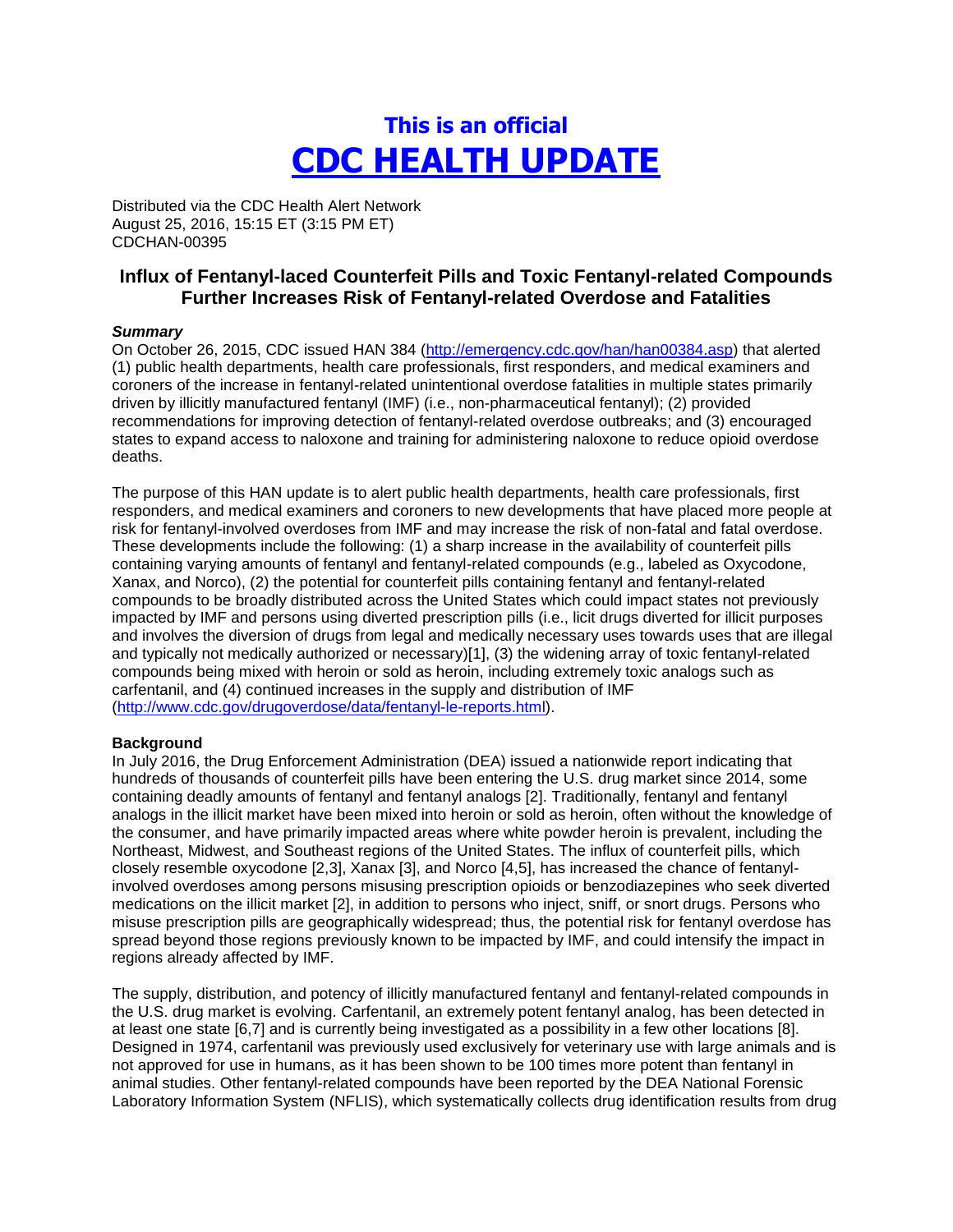cases submitted for analysis to forensic laboratories (referred to as drug submissions). From 2014 to 2015 the number of drug submissions testing positive for acetyl fentanyl increased substantially, rising from 463 in 2014 to 1,870 in 2015[9,10,11], and in 2016, NFLIS reported increasing drug submissions testing positive for furanyl fentanyl (244 drug submissions from January to July 2016) [9]. States should be vigilant about the possibility of highly toxic fentanyl-related compounds becoming available in the illicit drug market, as well as other highly toxic synthetic opioid derivatives, such as U47700 [2,12].

NFLIS has reported that the overall supply of illicitly manufactured fentanyl appears to have substantially increased from 2014 to 2015, with the number of drug submissions testing positive for illicitly manufactured fentanyl doubling during this period (from 5,343 to 13,882). The number of states reporting more than 100 fentanyl submissions also increased during this period from 11 to 15 [\(http://www.cdc.gov/drugoverdose/data/fentanyl-le-reports.html](http://www.cdc.gov/drugoverdose/data/fentanyl-le-reports.html) [9]). Recently, according to NFLIS and National Seizure System (NSS) reports, the amount of fentanyl seized in the United States has nearly doubled; from October 2014 to September 2015, federal, state, and local law enforcement agencies seized a total of 167.7 kilograms of fentanyl, and through June, 2016, they seized 363.8 kilograms of fentanyl [9].

### **Recommendations**

CDC suggests the following actions in response to the increased risk of fentanyl overdose from IMF due to the influx of fentanyl-laced counterfeit pills, the widening array of highly toxic fentanyl-related compounds, and the continued expansion and geographic spread of the IMF supply:

### **(1)Improve detection of fentanyl outbreaks to facilitate effective response.**

- o *Public health departments*:
	- Explore methods for rapidly identifying drug overdose outbreaks through use of existing surveillance systems such as medical examiner data, emergency medical services data, nearreal time emergency department data, and poison center data [13].
	- Consider engaging local poison centers to assist with treatment of patients (toll free phone number is 800- 222-1222).
	- Track and monitor geographic trends in fentanyl and heroin supply using DEA's National Forensic Laboratory Information System (NFLIS) reports (see NFLIS Report [http://www.deadiversion.usdoj.gov/nflis/spec\\_rpt\\_opioids\\_2014.pdf\)](http://www.deadiversion.usdoj.gov/nflis/spec_rpt_opioids_2014.pdf). National Heroin Threat Assessment Summaries (see NHTA Summary [https://www.dea.gov/divisions/hq/2016/hq062716\\_attach.pdf\)](https://www.dea.gov/divisions/hq/2016/hq062716_attach.pdf) and alerts on the DEA website [2] to inform prevention and response efforts.
	- Raise awareness among key partners and stakeholders to the widening profile of those at risk for fentanyl overdose, which increasingly includes persons misusing diverted prescribed oral pain and sedative medications [2].
	- Track decedent demographics and known risk factors (e.g., drug type, recent release from an institution, previous overdose) to inform prevention efforts [14].
	- Develop general public health messaging about fentanyl, including fentanyl-laced counterfeit pills and fentanyl-related compounds that emphasizes the toxicity and potential lethality of the drug versus its high "potency." The messaging should include warnings of the highly variable content of fentanyl present in illicit products, which further elevates risk of overdose [12,15].
- o *Medical examiners and coroners*:
	- Screen for fentanyl in suspected opioid overdose cases in regions reporting increases in fentanyl seizures, fentanyl-related overdose fatalities, or unusually high spikes in heroin or unspecified drug overdose fatalities.
	- **SCREEN SCREEN SECT SCREEN SCREEN SCREEN SCREEN SCREEN SCREEN SCREEN SECT** SCREEN SCREEN SCREEN SCREEN ASSEMENTY ASS chromatography mass spectrometry (GC-MS) of positive screens for fentanyl may either confirm the presence of fentanyl or suggest the presence of a fentanyl analog. [16]. When fentanyl screening is negative, or confirmatory testing is inconclusive, yet opioid or fentanyl overdose is highly suspected, consider specialized testing for fentanyl analogs, particularly if an increase in overdoses is occurring.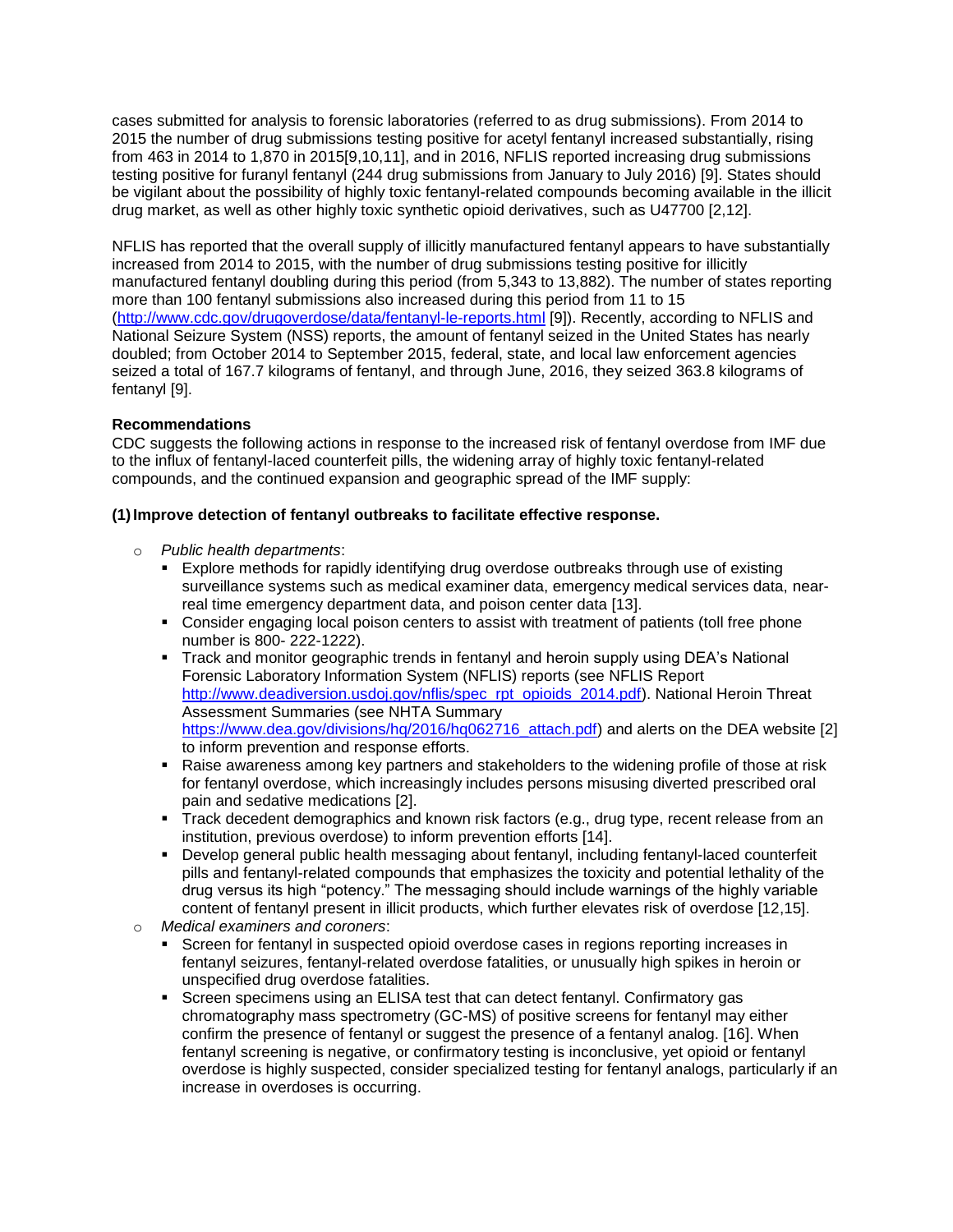- o *Law Enforcement:* Law enforcement plays an important role in identifying and responding to increases in the distribution and use of illicitly manufactured fentanyl.
	- Use extreme caution when handling suspected illicitly manufactured fentanyl, white powders, and unknown substances (see DEA warning [https://www.dea.gov/divisions/hq/2016/hq061016.shtml\)](https://www.dea.gov/divisions/hq/2016/hq061016.shtml). Use appropriate safety precautions and personal protective equipment (see NIOSH Emergency Response Card [http://www.cdc.gov/niosh/ershdb/emergencyresponsecard\\_29750022.html\)](http://www.cdc.gov/niosh/ershdb/emergencyresponsecard_29750022.html)
	- Prioritize and expedite laboratory testing of drug samples taken from drug overdose scenes, if possible.
	- Share data on fentanyl and fentanyl analog drug seizures with local health departments, medical examiners, and coroners.
	- Carry a supply of naloxone so that it can be administered immediately to mitigate the effects of the overdose. (See Recommendation 2 below.)
- o *Laboratories:* The following government forensic laboratories supporting law enforcement can provide assistance with reference materials or reference data on a case-by-case basis.
	- DEA Reference Materials Program- [DEALabRefMaterials@usdoj.gov](mailto:DEALabRefMaterials@usdoj.gov)
	- DEA Emerging Trends Program- [DEA.Emerging.Trends@usdoj.gov](mailto:DEA.Emerging.Trends@usdoj.gov)
	- **Scientific Working Group for the Analysis of Seized Drugs [SWGDRUG.ORG](http://swgdrug.org/)**

### **(2) Expand Use of Naloxone and Treatment**

- o *Health Care Providers:*
	- Multiple dosages of naloxone may need to be administered per overdose event, because of fentanyl's increased potency relative to other opioids. Orally-ingested counterfeit pills laced with fentanyl may require prolonged dosing of naloxone in the ED/hospital setting due to a delayed toxicity that has been reported in some cases [15].
	- Facilitate access to Medication-Assisted Treatment (MAT). MAT is a comprehensive approach to addressing the needs of persons with opioid use disorders that combines the use of medication with counseling and behavioral therapies. Providers should discuss treatment options with persons who have an opioid use disorder, and persons who have experienced an opioid-related overdose once they are stabilized.
- o *Harm reduction organizations*:
	- Expand naloxone access to persons at risk for opioid-related overdose and to their friends and family members [17].
	- Train those using drugs how to effectively administer naloxone and emphasize the importance of calling 911 immediately after recognition of an overdose, because naloxone that is available in the field may be insufficient to reverse the overdose.

### **For more information**

- CDC Health Advisory: Recommendations for Laboratory Testing for Acetyl Fentanyl and Patient Evaluation and Treatment for Overdose with Synthetic Opioid at <http://emergency.cdc.gov/han/han00350.asp>
- Canadian Centre on Substance Abuse Bulletin: Novel Synthetic Opioids in Counterfeit Pharmaceuticals and Other Illicit Street Drugs at (see CCENDU Bulletin [http://www.ccsa.ca/Resource%20Library/CCSA-CCENDU-Novel-Synthetic-Opioids-Bulletin-2016](http://www.ccsa.ca/Resource%20Library/CCSA-CCENDU-Novel-Synthetic-Opioids-Bulletin-2016-en.pdf) [en.pdf\)](http://www.ccsa.ca/Resource%20Library/CCSA-CCENDU-Novel-Synthetic-Opioids-Bulletin-2016-en.pdf).
- MMWR: Fentanyl Law Enforcement Submissions and Increases in Synthetic Opioid–Involved Overdose Deaths — 27 States, 2013–2014 [http://www.cdc.gov/mmwr/volumes/65/wr/mm6533a2.htm?s\\_cid=mm6533a2\\_w](http://www.cdc.gov/mmwr/volumes/65/wr/mm6533a2.htm?s_cid=mm6533a2_w)
- MMWR: Increase in Fentanyl-Related Overdose Deaths Ohio and Florida, 2010-2015 [http://www.cdc.gov/mmwr/volumes/65/wr/mm6533a3.htm?s\\_cid=mm6533a3\\_w](http://www.cdc.gov/mmwr/volumes/65/wr/mm6533a3.htm?s_cid=mm6533a3_w)
- SAMHSA Opioid Overdose Toolkit at: [http://store.samhsa.gov/shin/content/SMA13-](http://store.samhsa.gov/shin/content/SMA13-4742/Overdose_Toolkit_2014_Jan.pdf) [4742/Overdose\\_Toolkit\\_2014\\_Jan.pdf](http://store.samhsa.gov/shin/content/SMA13-4742/Overdose_Toolkit_2014_Jan.pdf)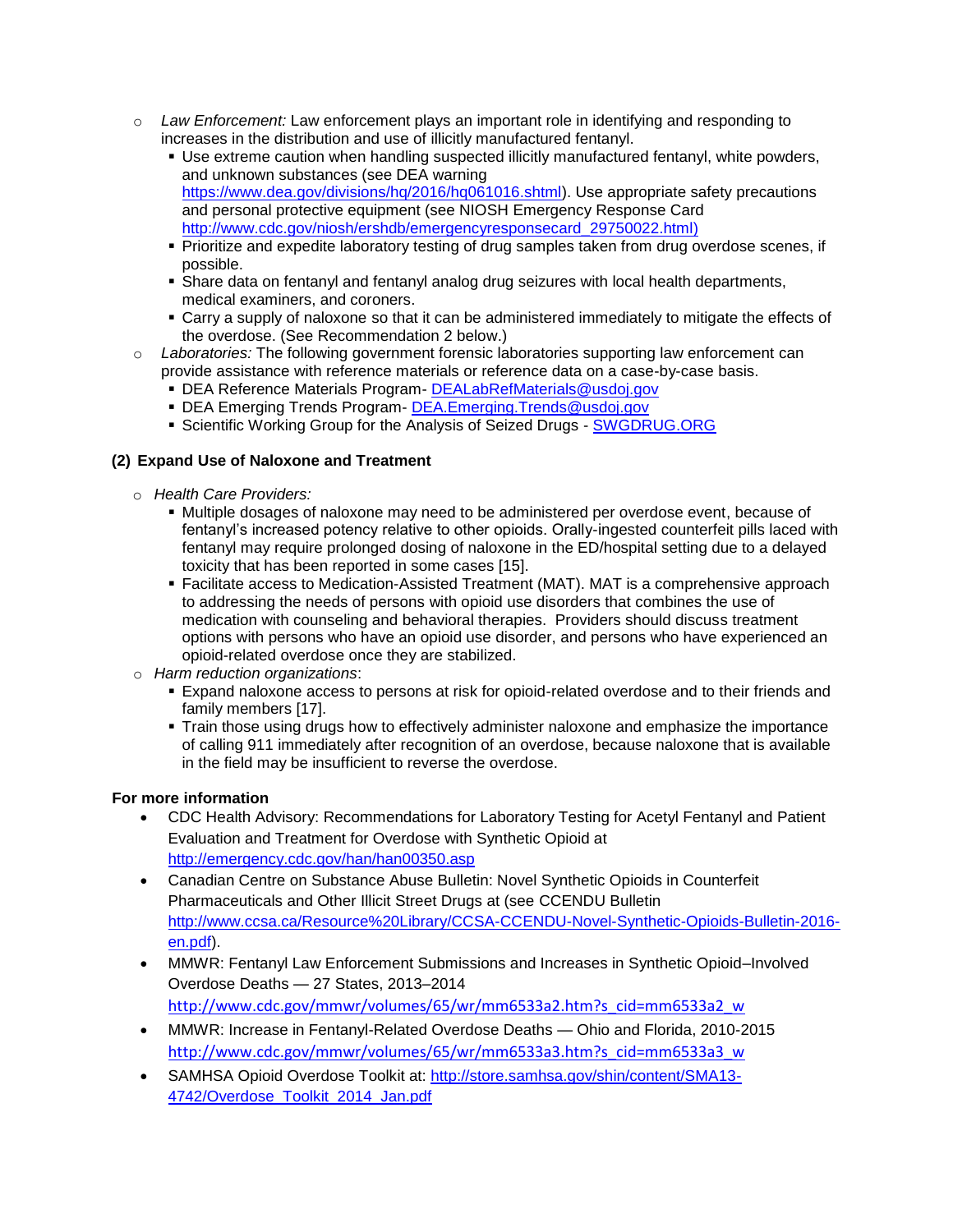### **References**

[1] "Drug Diversion in the Medicaid Program: State Strategies for Reducing Prescription Drug Diversion in Medicaid," Centers for Medicare & Medicaid Services (Baltimore, MD: January 2012), p.1,

[https://www.cms.gov/Medicare-Medicaid-Coordination/Fraud-](https://www.cms.gov/Medicare-Medicaid-Coordination/Fraud-Prevention/MedicaidIntegrityProgram/downloads/drugdiversion.pdf)

[Prevention/MedicaidIntegrityProgram/downloads/drugdiversion.pdf](https://www.cms.gov/Medicare-Medicaid-Coordination/Fraud-Prevention/MedicaidIntegrityProgram/downloads/drugdiversion.pdf)

[2] Drug Enforcement Administration. Counterfeit pills fueling U.S. fentanyl and opioid crisis. July 22, 2016.<https://www.dea.gov/divisions/hq/2016/hq072216.shtml>

[3] Florida Department of Law Enforcement. Buyer beware – deadly super pill found in Central Florida. [http://www.fdle.state.fl.us/cms/News/2016/April/Buyer-Beware-%E2%80%93-deadly-super-pill-found-in-](http://www.fdle.state.fl.us/cms/News/2016/April/Buyer-Beware-%E2%80%93-deadly-super-pill-found-in-Central.aspx)

[Central.aspx](http://www.fdle.state.fl.us/cms/News/2016/April/Buyer-Beware-%E2%80%93-deadly-super-pill-found-in-Central.aspx)

[4] Drug Overdose Health Alert. Counterfeit Norco containing fentanyl.

[http://www.dhhs.saccounty.net/PUB/Documents/AZ-Health-Info/ME-Fentanyl+Alert\\_20160401.pdf](http://www.dhhs.saccounty.net/PUB/Documents/AZ-Health-Info/ME-Fentanyl+Alert_20160401.pdf)

[5] Vo KT, van Wijk XM, Lynch KL, Wu AH, Smollin CG. Counterfeit Norco poisoning outbreak — San Francisco Bay Area, California, March 25–April 5, 2016. MMWR Morb Mortal Wkly Rep 2016; 65:420– 423. DOI:<http://dx.doi.org/10.15585/mmwr.mm6516e1>

[6] Ohio Hamilton County Heroin Coalition: heroin adulterant creating deadly combination.

[http://www.hamiltoncountyhealth.org/files/files/Press%20Releases/Carfentanil\\_7\\_15\\_2016.pdf](http://www.hamiltoncountyhealth.org/files/files/Press%20Releases/Carfentanil_7_15_2016.pdf)

[7] Medical Examiner Public Health Warning Deadly Carfentanil Has Been Detected in Cuyahoga County [news release]; Cuyahoga County Medical Examiner; August 17,

2016[.http://executive.cuyahogacounty.us/en-US/ME-Public-Health-Warning.aspx](http://executive.cuyahogacounty.us/en-US/ME-Public-Health-Warning.aspx)

[8]Unpublished data, based on communications with DEA; August, 2016

[9]National Forensic Laboratory Information System. Data query; accessed August 15, 2016.

[10] NFLIS Special Report. Opiates and related drugs reported in NFLIS, 2009-2014, Revised February 2016. [https://www.nflis.deadiversion.usdoj.gov/DesktopModules/ReportDownloads/Reports/NFLIS-SR-](https://www.nflis.deadiversion.usdoj.gov/DesktopModules/ReportDownloads/Reports/NFLIS-SR-Opioids-Rev.pdf)[Opioids-Rev.pdf](https://www.nflis.deadiversion.usdoj.gov/DesktopModules/ReportDownloads/Reports/NFLIS-SR-Opioids-Rev.pdf)

[11] NFLIS 2015 Midyear Report.

[https://www.nflis.deadiversion.usdoj.gov/DesktopModules/ReportDownloads/Reports/NFLIS\\_MidYear201](https://www.nflis.deadiversion.usdoj.gov/DesktopModules/ReportDownloads/Reports/NFLIS_MidYear2015.pdf) [5.pdf](https://www.nflis.deadiversion.usdoj.gov/DesktopModules/ReportDownloads/Reports/NFLIS_MidYear2015.pdf)

[12] Canadian Center on Substance Abuse Bulletin. Novel synthetic opioids in Counterfeit pharmaceuticals and other illicit street drugs. June 2016. [http://www.ccsa.ca/Resource%20Library/CCSA-](http://www.ccsa.ca/Resource%20Library/CCSA-CCENDU-Novel-Synthetic-Opioids-Bulletin-2016-en.pdf)[CCENDU-Novel-Synthetic-Opioids-Bulletin-2016-en.pdf](http://www.ccsa.ca/Resource%20Library/CCSA-CCENDU-Novel-Synthetic-Opioids-Bulletin-2016-en.pdf)

[13] Jones TS, Krzywicki L, Maginnis J, et al. Nonpharmaceutical fentanyl-related deaths—multiple states, April 2005-March 2007. MMWR Morb Mortal Wkly Rep [serial online]. July 26, 2008; 57(29):793-796. [http://www.cdc.gov/mmwr/preview/mmwrhtml/mm5729a1.htm.](http://www.cdc.gov/mmwr/preview/mmwrhtml/mm5729a1.htm)

[14] Levy B. Undetermined risk factors associated with drug overdose deaths, New Mexico. February 2014 (Epi-Aid 2012-022).

[15} Sutter ME, Gerona R, Davis MT, et al. Fatal fentanyl: one pill can kill. Acad Emerg Med. [Epub ahead of print June 20, 2016]<http://onlinelibrary.wiley.com/doi/10.1111/acem.13034/abstract>

[16] Centers for Disease Control and Prevention. Recommendations for laboratory testing for acetyl fentanyl and patient evaluation and treatment for overdose for synthetic opioids. HAN Health Advisory. June 20, 2013.<https://stacks.cdc.gov/view/cdc/25259>

[17] Jones CM, Logan J, Gladden RM, Bohm MK. Vital signs: demographic and substance use trends among heroin users — United States, 2002–2013. MMWR Morb Mortal Wkly Rep 2015; 64(26); 719-725. <https://www.cdc.gov/mmwr/preview/mmwrhtml/mm6426a3.htm>

*The Centers for Disease Control and Prevention (CDC) protects people's health and safety by preventing and controlling diseases and injuries; enhances health decisions by providing credible information on critical health issues; and promotes healthy living through strong partnerships with local, national, and international organizations.*

\_\_\_\_\_\_\_\_\_\_\_\_\_\_\_\_\_\_\_\_\_\_\_\_\_\_\_\_\_\_\_\_\_\_\_\_\_\_\_\_\_\_\_\_\_\_\_\_\_\_\_\_\_\_\_\_\_\_\_\_\_\_\_\_\_\_\_\_\_\_\_\_\_\_\_\_\_\_\_\_\_\_\_\_